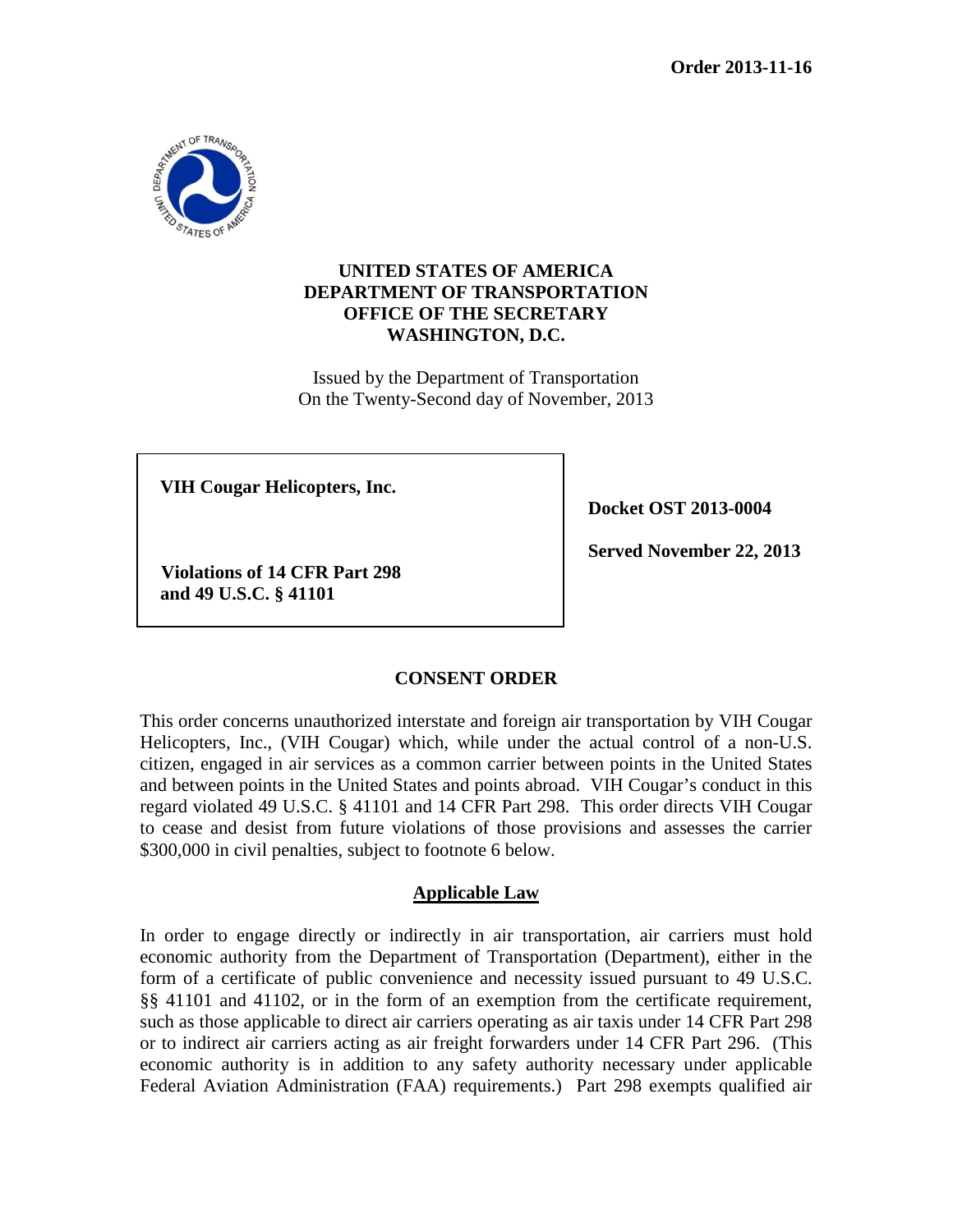taxis from section 41101, but only if they comply with the requirements of Part 298, including the requirement that they remain citizens of the United States at all times.<sup>[1](#page-1-0)</sup>

Under 49 U.S.C. § 40102(a)(15), as amended by Vision  $100 -$  Century of Aviation Reauthorization Act (P.L. 108-176, 117 Stat. 2490, Dec. 12, 2003), a "citizen of the United States" includes a corporation organized in the United States that 1) meets certain specified standards regarding the citizenship of its president, officers and directors, and holders of its voting interests and 2) is under the actual control of citizens of the United States. $2$  The Department has customarily looked at the totality of the circumstances to determine whether a carrier was under the actual control of U.S. citizens.<sup>[3](#page-1-2)</sup>

#### **Facts**

VIH Cougar was a registered air taxi operating under 1[4](#page-1-3) CFR Part 298.<sup>4</sup> It held Part 133 and 135 operating authority from the FAA. The air carrier provided a diverse range of services including seismic monitoring, firefighting, and passenger and cargo operations using a fleet of helicopters. VIH Cougar's headquarters was located in Bellingham, Washington, and it maintained bases in Galliano, Louisiana, and Boise, Idaho. The air carrier's passenger and cargo operations were primarily conducted from its Galliano operating base, while its seismic monitoring and firefighting operations were primarily conducted from its Boise operating base.

From 2012 to the present, VIH Cougar's ownership and management structure has undergone numerous changes. On March 12, 2012, when the Department issued an order to show cause why it should not issue an order finding that VIH Cougar did not meet the U.S. citizenship requirements set forth at 49 U.S.C. § 40102(a)(15), ownership was divided between VIH Western, LLC, and VIH USA, which owned 76 and 24 percent of VIH Cougar, respectively. VIH Western was wholly owned by a U.S. citizen, while VIH USA was wholly owned by a Canadian corporation that was in turn wholly owned by a Canadian citizen. The Department tentatively found that VIH Cougar was not a U.S.

<span id="page-1-0"></span><sup>&</sup>lt;sup>1</sup> 14 CFR 298.11. We also note that section 298.21 requires applicants for the exemption authority set forth in section 298.11 to certify that they are U.S. citizens.

<span id="page-1-1"></span> $2$  Section 40102(a)(15) states that a U.S. citizen corporation is one in which the president and at least twothirds of the board of directors and other managing officers are citizens of the United States and at least 75 percent of the voting interest is owned or controlled by persons who are citizens of the United States. An actual control test for citizenship historically was applied by the Department before Vision 100's enactment.

<span id="page-1-2"></span><sup>3</sup> See, e.g., *In the Matter of the Citizenship of DHL Airways, Inc., n/k/a ASTAR Air Cargo, Inc.*, Order 2004-5-10 at 6 (May 13, 2004) (assessment of actual control based on "totality of the circumstances"), and at 8, quoting *Acquisition of Northwest Airlines by Wings Holdings*, Order 89-9-51 at 5 (Sept. 29, 1989) ("control standard is a de facto one").

<span id="page-1-3"></span><sup>&</sup>lt;sup>4</sup> After an investigation, on June 11, 2013, the Department made final its decision that VIH Cougar was not a U.S. citizen corporation and therefore cancelled the air carrier's air taxi exemption authority. See *In the Matter of the Cancellation of the Air Taxi Authority Issued to VIH Cougar Helicopters, Inc.*, Order 2013-6- 8 (June 11, 2013). On August 7, 2013, VIH Cougar filed a Petition for Review of the Department's final decision with the U.S. Court of Appeals for the District of Columbia Circuit.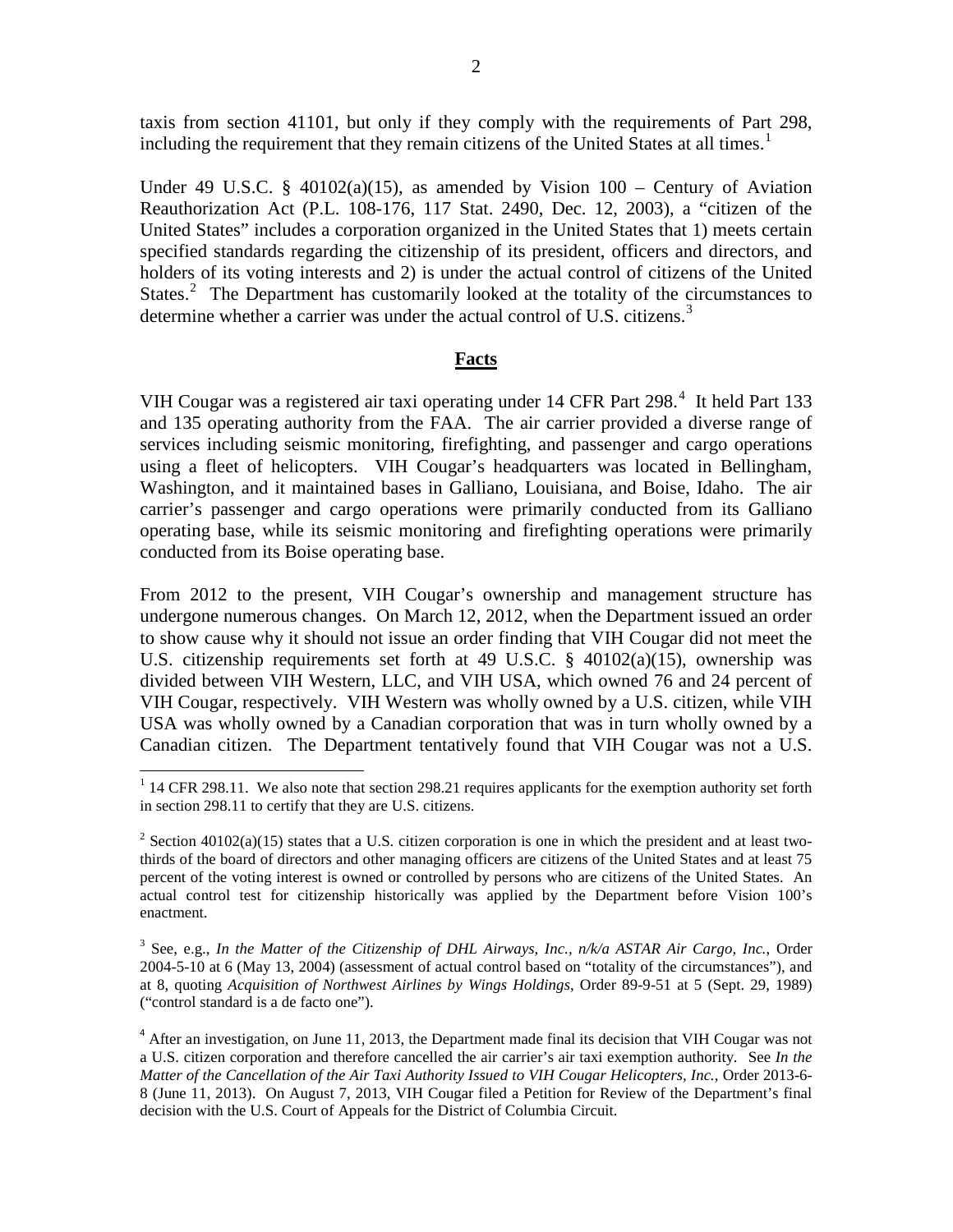citizen because it was under the actual control of a Canadian citizen.<sup>[5](#page-2-0)</sup> In May 2012, in response to the Department's tentative findings, VIH Cougar provided documentation to the Department indicating that it was restructuring its company. In June 2012, VIH Cougar provided a report stating that it had entered into a letter of intent with a U.S. citizen purchaser in an attempt to comply with the citizenship requirement. A majority of the ownership interest in VIH Cougar was subsequently sold to Turner Aviation Holdings, LLC ("Turner Aviation"), a U.S. citizen, pursuant to a Share Purchase Agreement dated June 27, 2012.

Nevertheless, after reviewing the previous changes to VIH Cougar's management structure, the Department issued Order 2013-6-8 (June 11, 2013) ("Final Order"), where it determined that the changes made in response to the Department's 2012 show cause order were insufficient and that the Canadian citizen still had the ability to exert substantial influence over VIH Cougar's operations and its management. The Department found that VIH Cougar was under the actual control of VIH Group, a citizen of Canada, and its Canadian citizen owner; and therefore was not a U.S. citizen under the statute or otherwise eligible for exemption authority under Part 298 of the Department's rules.<sup>[6](#page-2-1)</sup> VIH Cougar's operations while under the control of the Canadian citizen were in violation of 49 U.S.C. § 41101 and 14 CFR Part 298.

### **Mitigation**

VIH Cougar notes that the Department first began its inquiry into VIH Cougar in April 2008, but did not initiate the Show Cause proceedings until nearly four years later in March 2012. VIH Cougar maintains that during this time, it cooperated fully with the Department's review, including providing thousands of pages of responsive documents in response to its numerous requests for information and detailed explanations of VIH Cougar's corporate structure, management, and operations. VIH Cougar also met with Department officials to further explain these matters and discuss the agency's concerns. VIH Cougar states that throughout this process, it explained to the Department that VIH Cougar, in accordance with the applicable statutory requirements, has always been 76 percent owned by U.S. citizens and all of its officers and directors have always been U.S. citizens. VIH Cougar maintains that there were no voting or other similar agreements

<span id="page-2-0"></span><sup>5</sup> See *In the Matter of the Cancellation of the Air Taxi Authority Issued to VIH Cougar Helicopters, Inc.*, Order 2012-3-7 (Mar. 12, 2012).

<span id="page-2-1"></span> $6$  On July 2, 2013, VIH Cougar surrendered its air carrier certificate. At that time, a majority of shares had been acquired by Turner Aviation, which is owned by Christopher G. Turner who also owns Construction Helicopters, Inc. ("Construction"), a U.S. commercial helicopter operator based in Howell, Michigan. VIH Cougar is currently majority owned by Turner Aviation. Turner Aviation and Construction (including their present or former officers, directors, employees, shareholders, and affiliates), and any present or former officers, directors, employees, shareholders, and affiliates of VIH Cougar, are not and will not be the subject of Department enforcement proceedings in connection with this matter. VIH Cougar has represented to the Department that VIH Cougar has no assets, and the Department will not take any action to pursue payment of the penalties assessed by this order against Turner Aviation or Construction (their present or former officers, directors, employees, shareholders, and affiliates), or against any present or former officers, directors, employees, shareholders, and affiliates of VIH Cougar.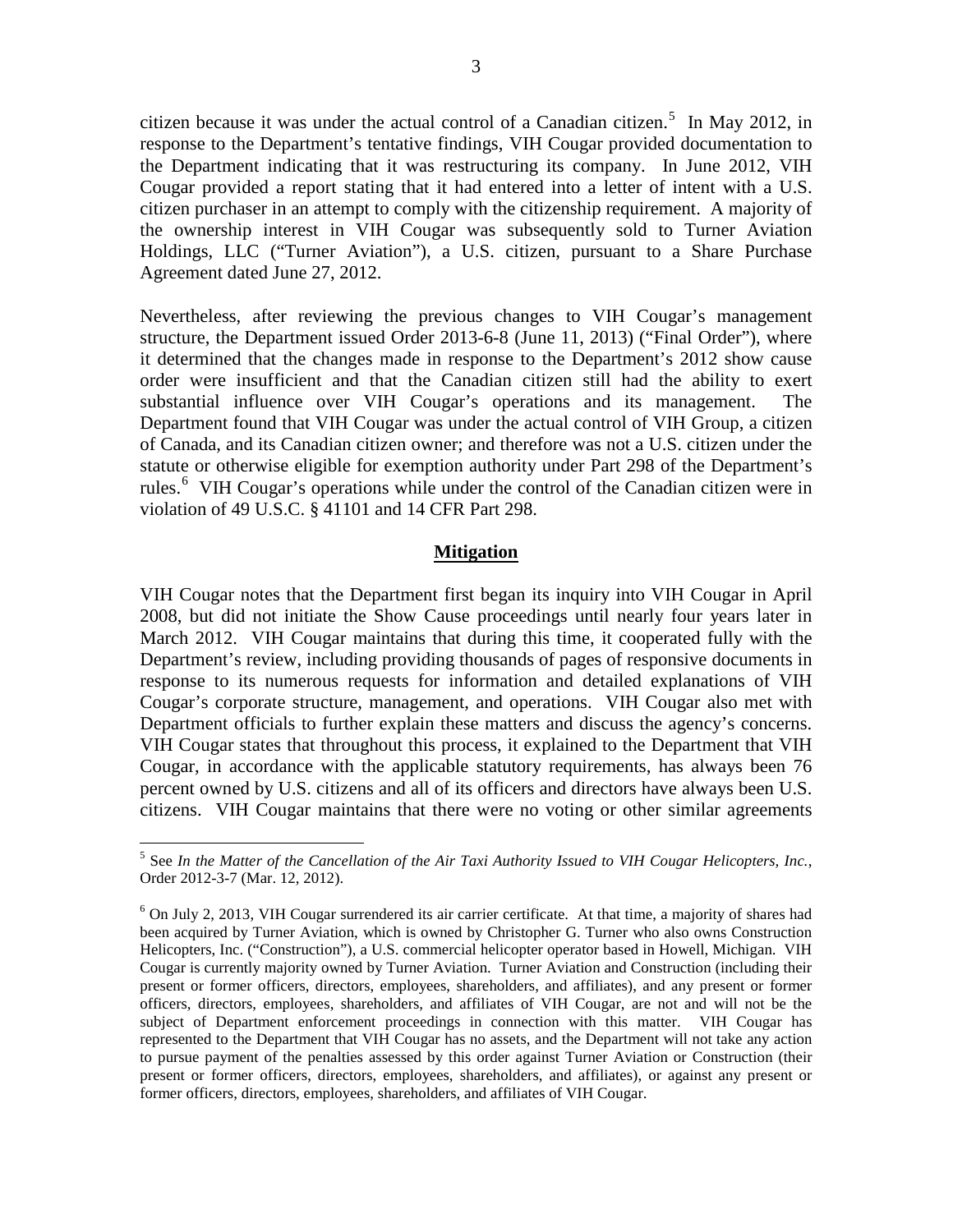providing any minority foreign shareholders with any rights to control the company, that all of VIH Cougar's aircraft leases were arm's length, commercial agreements that complied with the standard industry practices approved by the Federal Aviation Administration ("FAA"), and that, at all relevant times, VIH Cougar has operated under the actual control of its U.S. citizen officers and directors. VIH Cougar states that despite these facts, and in response to the Department's stated concerns, it voluntarily agreed to restructure its business operations beginning in 2011 and concluding in 2012. VIH Cougar notes that notwithstanding its efforts, the Department issued its Final Order on June 11, 2013, finding that VIH Cougar is under foreign control.

As asserted in its filings in DOT-OST-2012-0022, VIH Cougar strongly disagrees with the Department's Final Order. VIH Cougar states that there is no evidence to support the Department's determination that the new VIH Cougar has ceded control of nearly all aspects of its operations through the use of pervasive contracts and agreements to VIH Group or a Canadian citizen. VIH Cougar asserts that it alone controls its management and strategic decision-making, including all day-to-day operational decisions. VIH Cougar further asserts that there are no employment or contracting relationships between VIH Cougar, Turner Aviation, or Construction (or any affiliate thereof) and VIH Group or any Canadian citizen. VIH Cougar asserts that there are no ownership or management interests by, or any other control or decision-making relationships between, any Canadian citizen and Turner Aviation or Construction.

VIH Cougar notes that even before the Final Order was issued, it voluntarily began wind down efforts, including voluntarily surrendering its operating licenses. VIH Cougar has since wound down its business after the Final Order was issued.

### **Decision**

The Enforcement Office has carefully considered the information provided by VIH Cougar but continues to believe that enforcement action is warranted. The Office of Aviation Enforcement and Proceedings and VIH Cougar have reached a settlement of this matter in order to avoid litigation. VIH Cougar consents to the issuance of this order to cease and desist from future violations of 49 U.S.C. § 41101 and 14 CFR Part 298 and to the assessment of \$300,000 in compromise of potential penalties otherwise due and payable pursuant to 49 U.S.C. § 46301. Within five business days of the execution of this Consent Order, VIH Cougar agrees to withdraw its petition for reconsideration of the Department's June 11, 2013, Final Order and to dismiss with prejudice its petition for review of that Final Order, VIH Cougar v. DOT, No. 13-1234, filed in the U.S. Court of Appeals for the District of Columbia Circuit.

This compromise assessment is appropriate considering the nature and extent of the violations described herein and serves the public interest. It represents a strong deterrent to future noncompliance with the statutory citizenship requirement and 14 CFR Part 298.

This order is issued under the authority contained in 49 CFR Part 1.